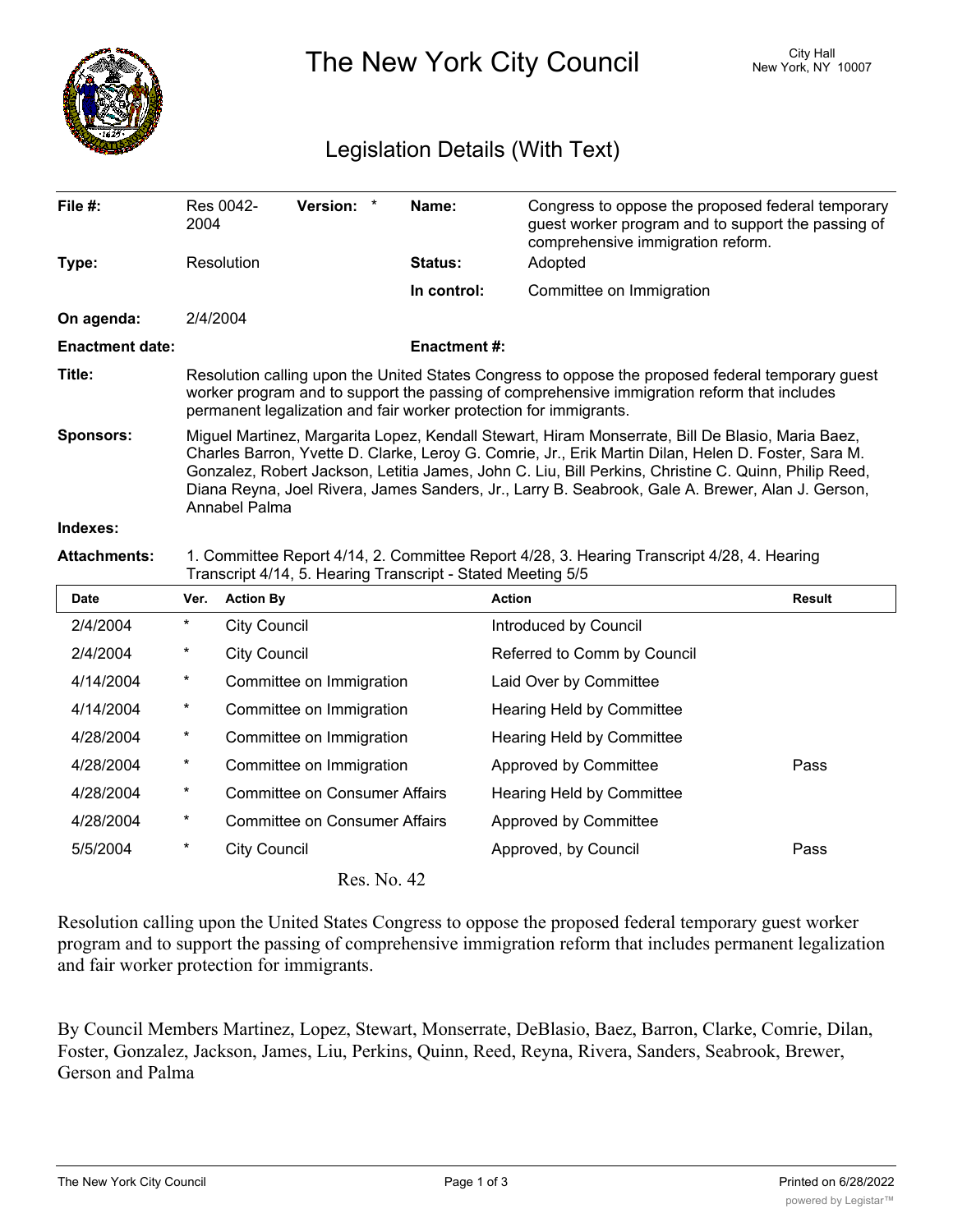## **File #:** Res 0042-2004, **Version:** \*

Whereas, On January 7, 2004, President Bush proposed a new temporary worker program for undocumented immigrant workers, and;

Whereas, The association of the commonly used term "legalization" with the Administration's proposal is misleading to the American people because the Administration's proposal omits any specific process for permanent legalization, paths to citizenship or worker protection for immigrants; and

Whereas, Instead of working towards stabilizing the lives of immigrants and their families, the Administration's proposal would provide uncertain and insecure terms of employment for immigrants by offering only temporary legal status; and

Whereas, The Administration's proposal fails to address the needs of immigrants who face an extensive administrative backlog of pending requests for green cards, citizenship and reunification with their families; and

Whereas, The Administration's proposal would legitimize employers that do not offer decent wages or benefits to employees and, thereby, perpetuate a system of exploitation that lowers the wage standards and working conditions of all workers-immigrant and native-born alike; and

Whereas, The Administration's proposal would create a caste of second-class workers that lack the opportunity to become fully integrated in society; and

Whereas, The Administration's proposal would leave temporary workers dependent on employers to maintain or extend their temporary legal status and, thus, make temporary workers vulnerable to workplace abuses; and

Whereas, President Bush's announcement and proposed immigration reform irresponsibly overlooks immigration reform legislation currently pending in the United States Congress such as the Development, Relief and Education for Alien Minors ("DREAM") Act-which would allow states to provide in-state college tuition to undocumented students who grew up in the U.S., providing a path for students to become legal permanent residents-and the Agricultural Job, Opportunity, Benefits and Security ("AgJOBS") Act, which